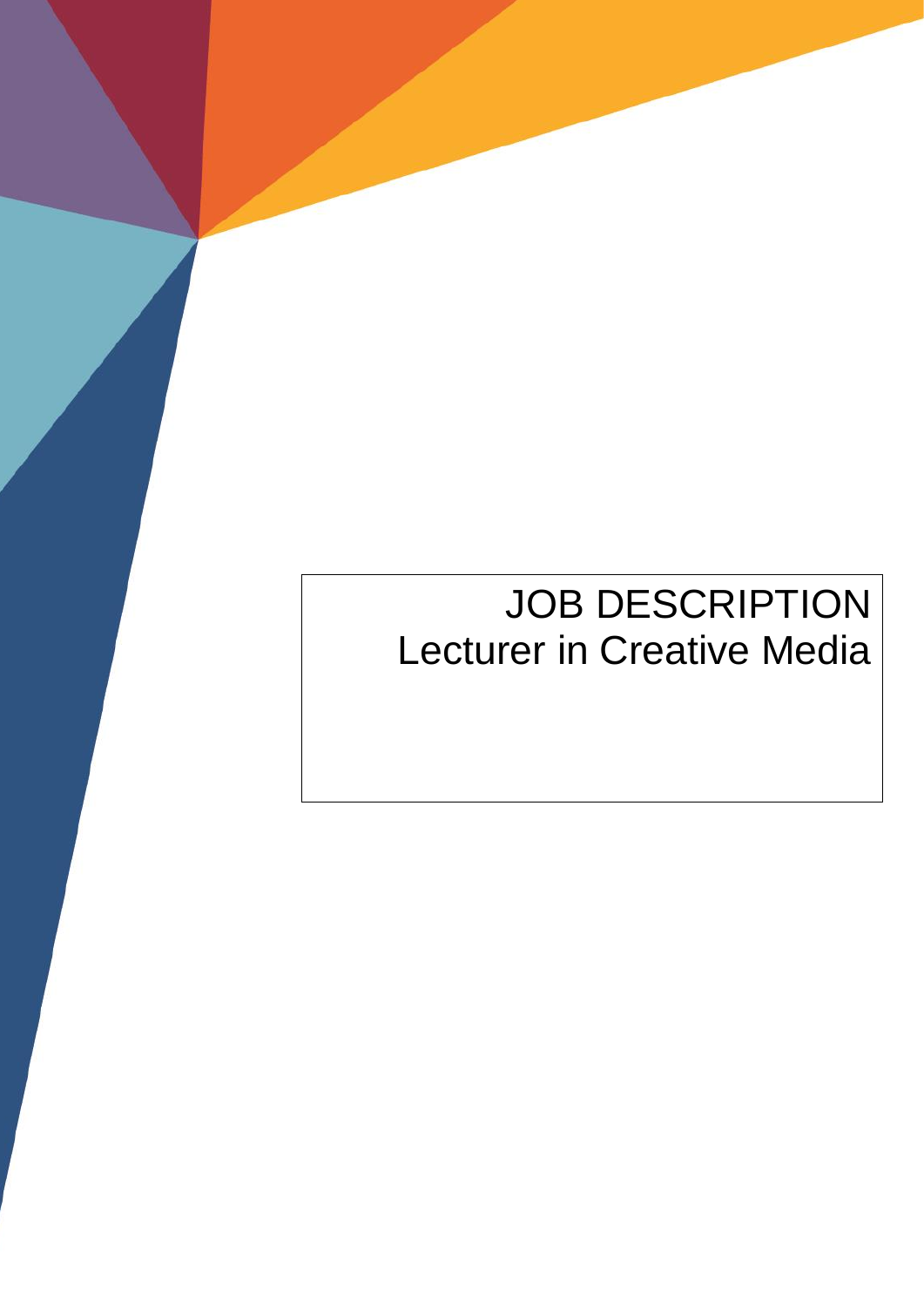# **WALTHAM FOREST COLLEGE JOB DESCRIPTION AND PERSON SPECIFICATION**

| <b>POST:</b>         | Lecturer in Creative Media                     |
|----------------------|------------------------------------------------|
| <b>REPORTING TO:</b> | Head of Creative Arts, IT & Digital Industries |
| Hours:               | 18 per week                                    |
| <b>GRADE:</b>        | Teaching and Learning Grade 21-35              |

#### **KEY RESPONSIBILITIES**

- 1. To provide the Learners with the inspiration, direction and support they need to aspire to their chosen career path.
- 2. To provide outstanding teaching and learning within the Creative and Media department.
- 3. To support the Deputy Head with the management and co-ordinating the delivery of teaching and learning ensuring a high quality, innovative and effective service is provided that meets the needs of the learners.
- 4. To have responsibility for creative and media learners in the College and to support the team leader in all funding, awarding body claims and associated documentation.
- 5. To support the Deputy Head with the delivery of the programme against all agreed performance targets for the area, for example those pertaining to national benchmarks, funding, recruitment, retention, attendance and achievement for creative and media learners.

## **MAIN RESPONSIBILITIES**

- 1. To work with the Deputy Head, College colleagues to deliver an overall learner experience, which ensures the highest levels of satisfaction for all learners and which engages, inspires and prepares learners for the world of work and / or their next steps.
- 2. To support the Deputy Head in all aspects of the creative and media quality assurance and improvement processes within the area, for example selfassessment, quality improvement plans, performance review, performance audit and learner voice.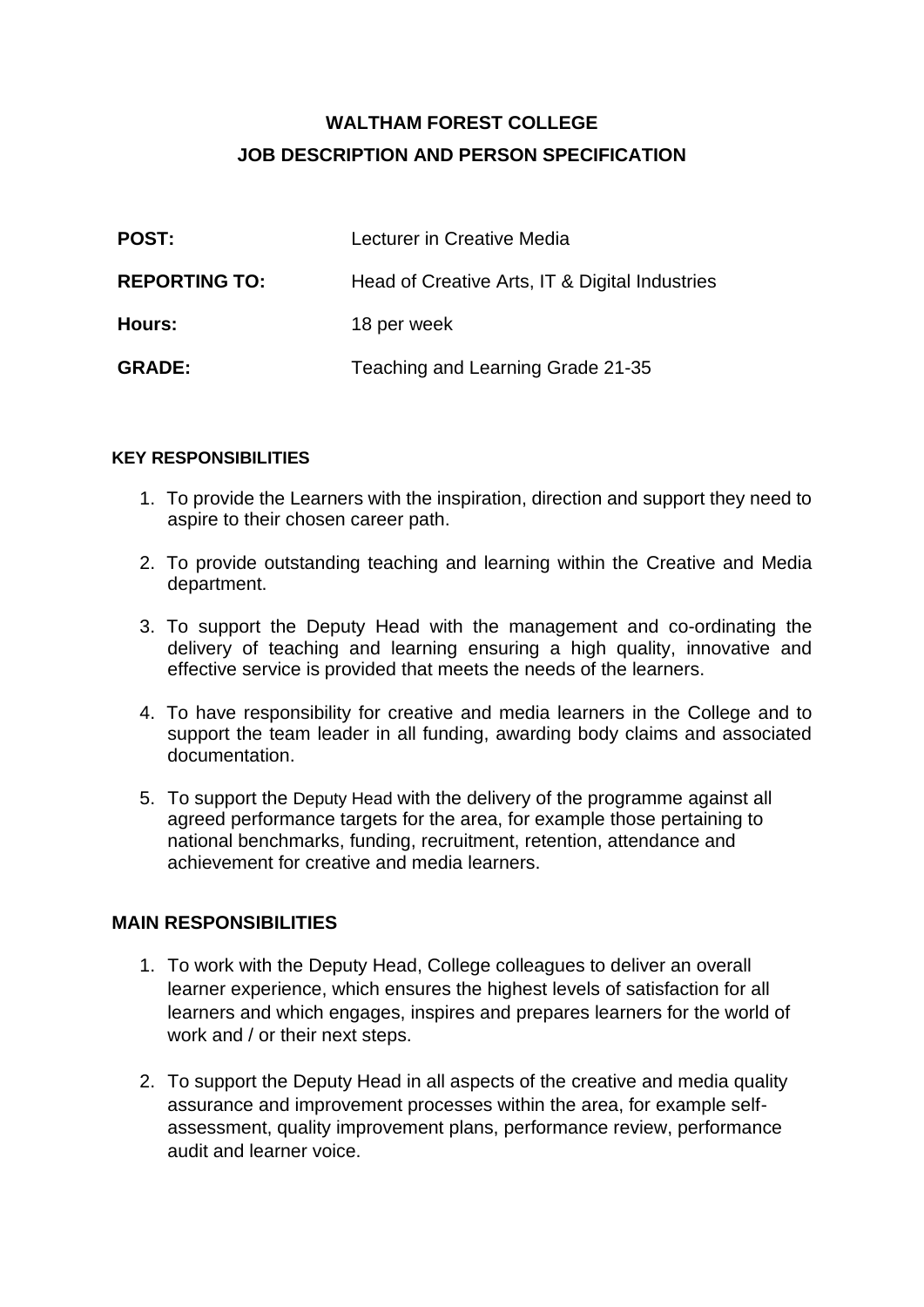- 3. To support the Deputy Head to liaise with parents, carers and other external partners as needed and attend such external meetings as are necessary.
- 4. To participate and contribute with the Deputy Head operational planning, for example the annual business planning and budgeting processes.
- 5. To ensure that information relevant to the work of the area is collected and collated and to provide statistical data as required.
- 6. To support the Deputy Head in working with marketing, communications and events colleagues to ensure the college offer of support is clearly and well communicated to current and prospective learners.
- 7. Support the Deputy Head to ensuring that regular reviews of learner progress take place in line with the College policy and that effective teaching and learning plans are in place for all learners.
- 8. To support the Deputy Head in ensuring that learners receive an effective induction to their course including the completion of appropriate initial and diagnostic assessments.
- 9. To support the Deputy Head in ensuring that regular reviews of learner progress take place in line with the College policy and that effective Individual Learning Plans are in place for all learners.
- 10.To support the Deputy Head in ensuring that all relevant learner information is recorded as required to deadlines, for example "at-risk" status, predicted achievement, targets and records of interventions/meetings.
- 11.To support the College internal inspection process and related procedures.

## **GENERAL**

- 1. Promote and implement all College policies, particularly those which refer to health & safety, equality of opportunity and Safeguarding young people and vulnerable adults.
- 2. Participates in College programmes of staff appraisal and continuing professional development.
- 3. Develop effective working relationships internally and with external partners.
- 4. To operate at all times in line with the College's values and behaviours.
- **5.** Undertake other duties as may reasonably be required in the interests of the efficient functioning of the College.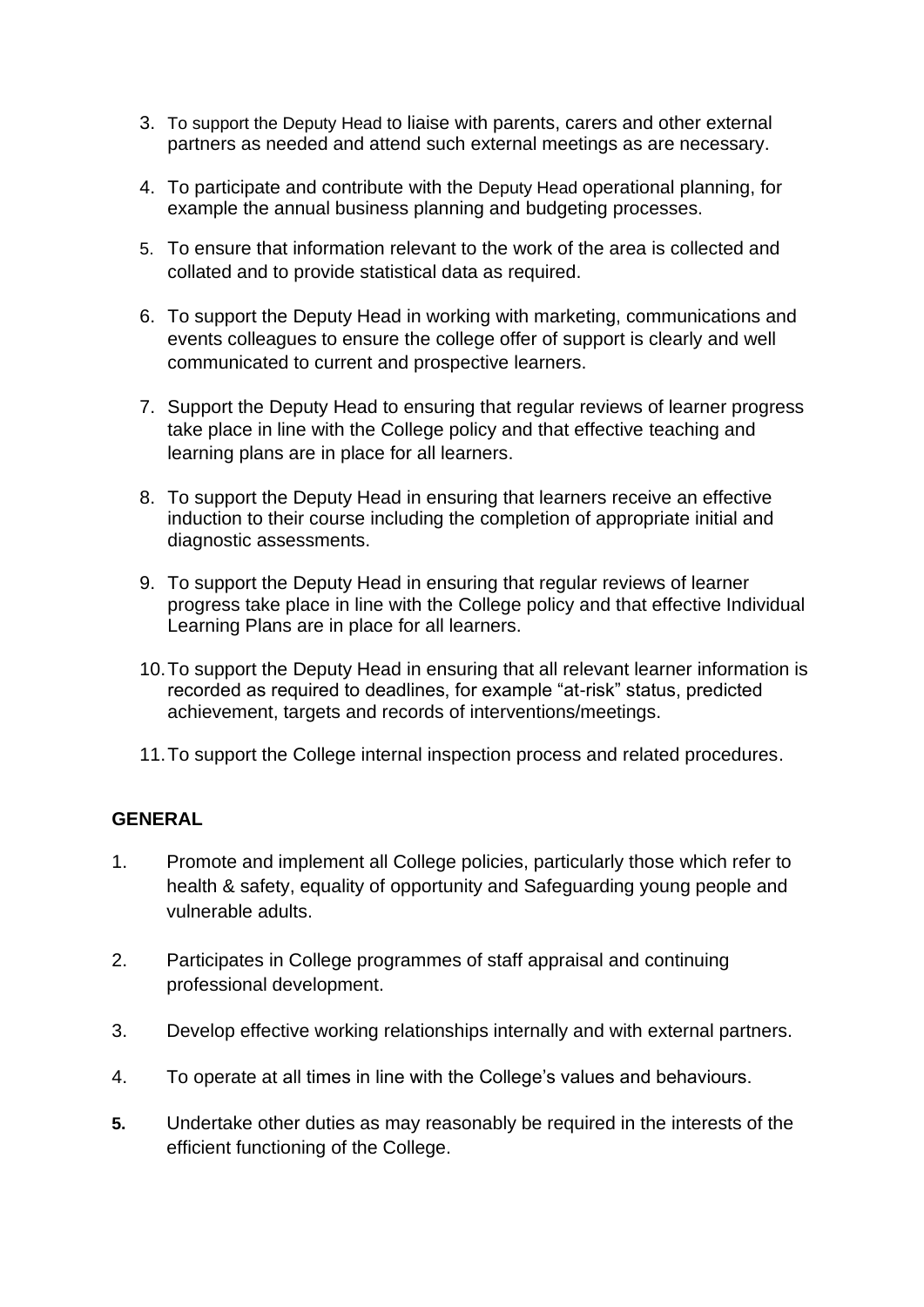#### **PERSON SPECIFICATION**

We need you to use the application form to demonstrate your capabilities in relation to each of the criteria listed below (addressing each point in order).

|                                                            | <b>Criteria</b>                                                                                                                                 | <b>Essential/Desirable</b> |
|------------------------------------------------------------|-------------------------------------------------------------------------------------------------------------------------------------------------|----------------------------|
| <b>Qualifications</b><br>(Educational<br>and Vocational)   | Good standard of education including Maths<br>and English to Level 2 (GCSE C or 4 grade)                                                        | E                          |
|                                                            | Degree in a relevant subject area e.g. Digital<br>Design, 3D Animation, Games Design.                                                           | E                          |
|                                                            | Teaching qualification or willingness to achieve<br>(support will be given to gain accreditation over<br>a specified period.)                   | E                          |
| <b>Previous</b><br>experience/job<br>knowledge             | Recent relevant professional industry<br>experience                                                                                             | D                          |
|                                                            | Knowledge of current industry standards, trends<br>and technologies                                                                             | E                          |
|                                                            | Knowledge of a relevant subject e.g. Digital<br>Design, 3D Animation, Games Design.                                                             | E                          |
|                                                            | Experience of delivering outstanding learning<br>support in terms of and learner success                                                        | Е                          |
|                                                            | Understand performance targets in relation to<br>education including attendance, retention,<br>progress, achievement and success.               | D                          |
|                                                            | Pastoral or equivalent experience and<br>understanding to support the broad needs of<br>students.                                               | E                          |
|                                                            | IT literate and drive to enhance learning through<br>technology                                                                                 | E                          |
| <b>Skills</b><br>(Competencies<br>and<br><b>Aptitudes)</b> | Good digital literacy skills with the ability to<br>produce and use spread sheets and monitoring<br>systems to record, track, monitor learners. | Ε                          |
|                                                            | The ability to develop positive working<br>relationships with individuals at all levels                                                         | Е                          |
|                                                            | Team work and a commitment to sharing and<br>promoting best practice                                                                            | E                          |
|                                                            | Sound administrative skills                                                                                                                     | D                          |
|                                                            | Ability to work under direction and proactively on<br>personal initiative                                                                       | D                          |
|                                                            | Possession of good communication and<br>presentation skills (written and oral)                                                                  | Е                          |